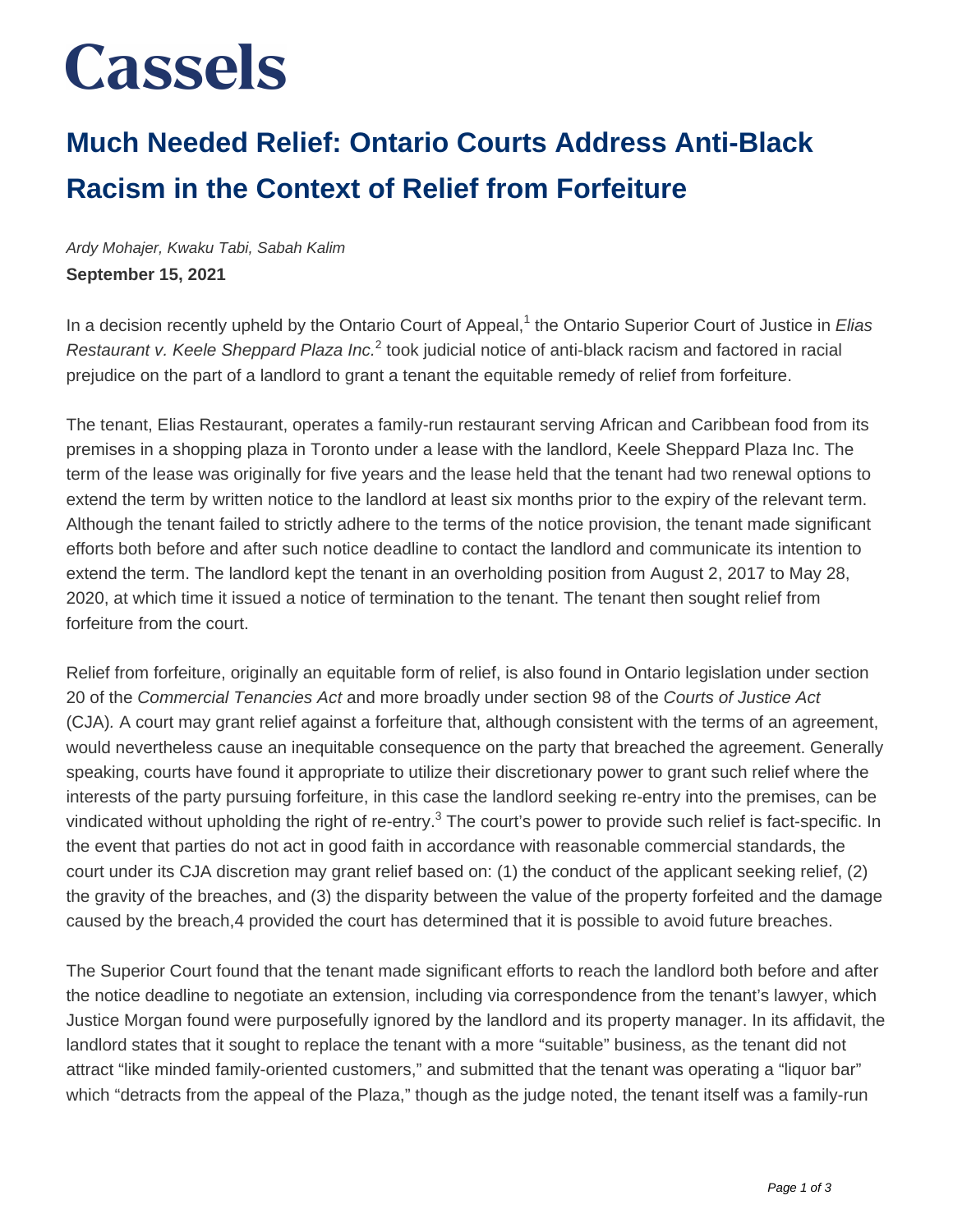# **Cassels**

business.<sup>5</sup> At the hearing, the landlord attempted to focus less on the character of the tenant's business and argued that from an economic perspective a medical office in the subject premises would benefit the plaza and pay substantially more rent pursuant to an agreement to lease that the landlord submitted with a prospective new tenant. The Court remained unconvinced with this argument, citing that the tenant had never missed a payment and had even offered to pay more than both the current overholding rental rate it was paying (at 125% of the lease rate) and the rent that the landlord estimated the prospective tenant would pay under a medical office lease. The tenant testified that the landlord's failure to renew was not a standalone occurrence, and that in at least one other recent instance, the landlord had failed to renew the lease of another tenant who was a person of colour.

Reviewing the evidence from the respective parties, Justice Morgan found the tenant had shown good faith in attempting to communicate their desire to renew their lease. The Court further found that, given the tenant was not in breach of the lease and had made substantial improvements to the premises worth approximately \$150,000, the equities and the balance of convenience weighed in the tenant's favour to have relief granted under section 98 of the CJA. The judge reasoned that the landlord had failed to show it would suffer any real financial loss from the tenant's continued tenancy. Rather, when taking into account the landlord's statements about the character of the tenant's business, the landlord's decision not to renew the tenant's lease, whether conscious or not, was racially prejudicial to the tenant and "point to a mindset that condemns the minority population for what is considered normal behavior for the majority population."<sup>6</sup> Justice Morgan went on to state that irreparable harm would be done to the tenant had the lease been terminated given the tenant would lose the premises, the goodwill associated with its well-established location, and its owners and customers would suffer the indignity of being excluded from the premises based on what can be seen as a form of bias which violates the law in Ontario (i.e., the Ontario Human Rights Code). In its decision, the Court deemed the lease to continue until what would have been the end of the first 5-year extension term prior to the overhold period (i.e., July 31, 2022), and confirmed that all other terms and conditions of the lease were to remain the same including the second option to extend the lease. The Court further enjoined the landlord and property manager from terminating the tenancy and repossessing the premises except in strict accordance with the terms of the lease and respecting all rights of the tenant.

In June 2021, the Superior Court's decision was upheld at the Ontario Court of Appeal, where it was acknowledged that the application judge was entitled to find anti-Black racism as a relevant factor behind the landlord's refusal to renew the lease and declined to interfere with the lower court's discretion to grant relief from forfeiture.

#### **Key Takeaways**

In the Superior Court decision, Justice Morgan states that, "While a single adjudication dealing with a discreet conflict between a commercial Landlord and Tenant cannot possibly address society's many challenges with respect to racial injustice, it equally cannot ignore them." This case is noteworthy as it